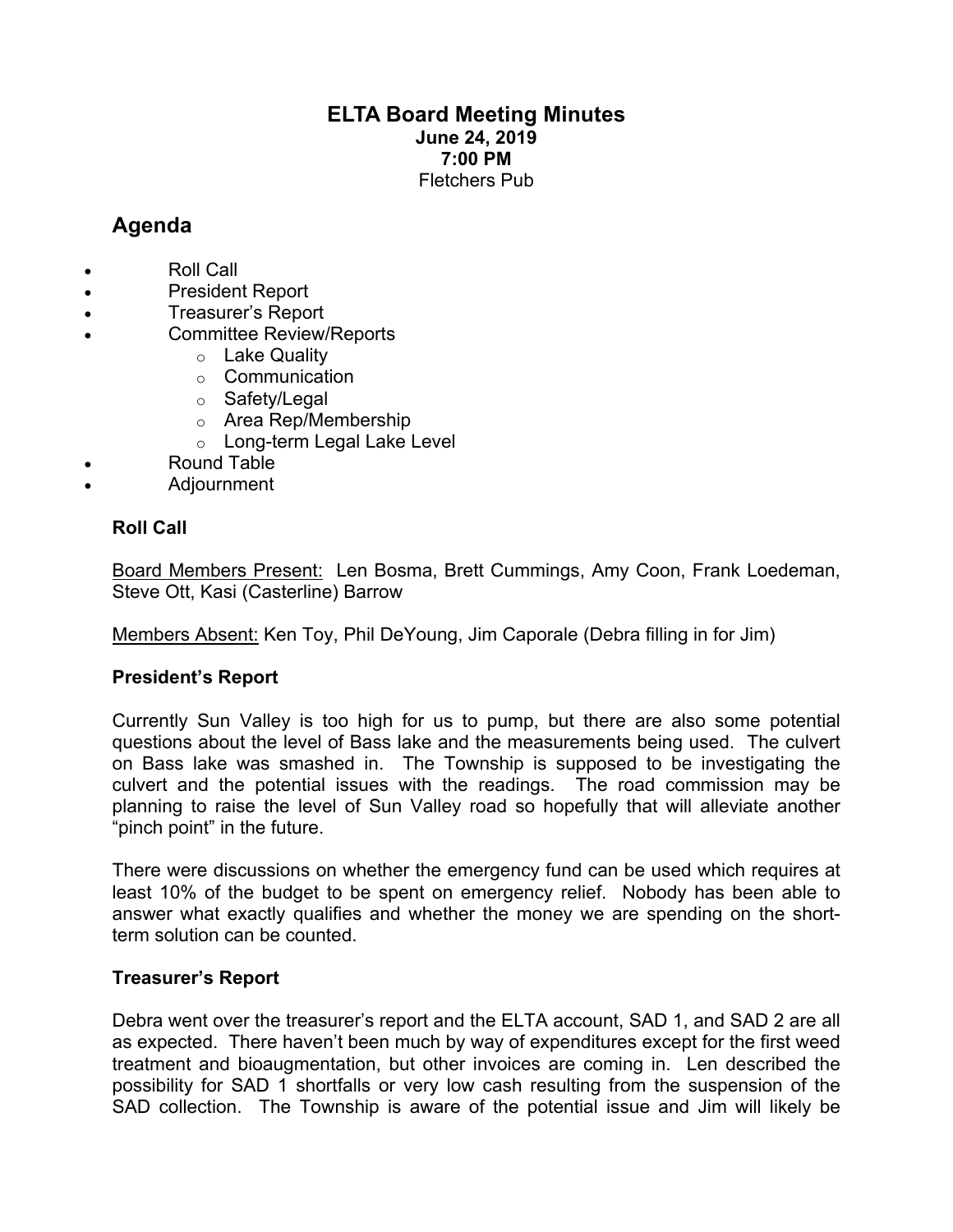working with Linda Kerr on budgeting and there was discussion about the Township loaning some money until the SAD could be collected again.

## **Lake Quality**

We acknowledge that the pond weed is a bit out of control but we are working with a constrained budget this year so we are trying to be as effective with our dollars as possible. The milfoil is a problem in the channel, but we can't treat it while the pump is on. The concern (from the DEQ and down-streamers) is that the chemicals will migrate to Crooked Lake or down-stream. There was discussion on how unrealistic this seemed and the fact that it would only serve to benefit them, but this is out of our control. We will continue to work with PLM to try and schedule but its difficult not knowing when the pump will be running.

22 geese were caught on the goose roundup. We didn't get enough for the permit to destroy the nests (needed 25), but it was still a success and we will likely want to continue the program in future years.

Aeration appears to be out of the question for all of 2019. In the Spring we remained hopeful that the pumping would go better than expected and many of our host sites would be out of the danger zone with their electrical hookups. Instead, we continue to get record rainfalls and the lake level continues to rise.

Bioaugmentation will continue as we planned in the Spring.

During the most recent lake survey, Len only counted 23 boats on the lake.

## **Communications**

Ken was out of town. We will check with Ken and Jim, but likely we need to get another newsletter out soon.

## **Legal/Safety**

Nothing to report at this time.

## **Membership**

We are at 234 right now for membership.

## **Area Reps**

Tom reported some success in increased communication with people being involved in sandbag walls who were now willing to share their email addresses when previously they refused. Tom designed an Eagle Lake Association sticker and requested support to send it to the printer; everyone unanimously approved the expenditure of up to \$100 for 500 stickers. There were some requests to change the design a bit, and now that there is support for the project, Tom will continue to work on the same. The idea will be